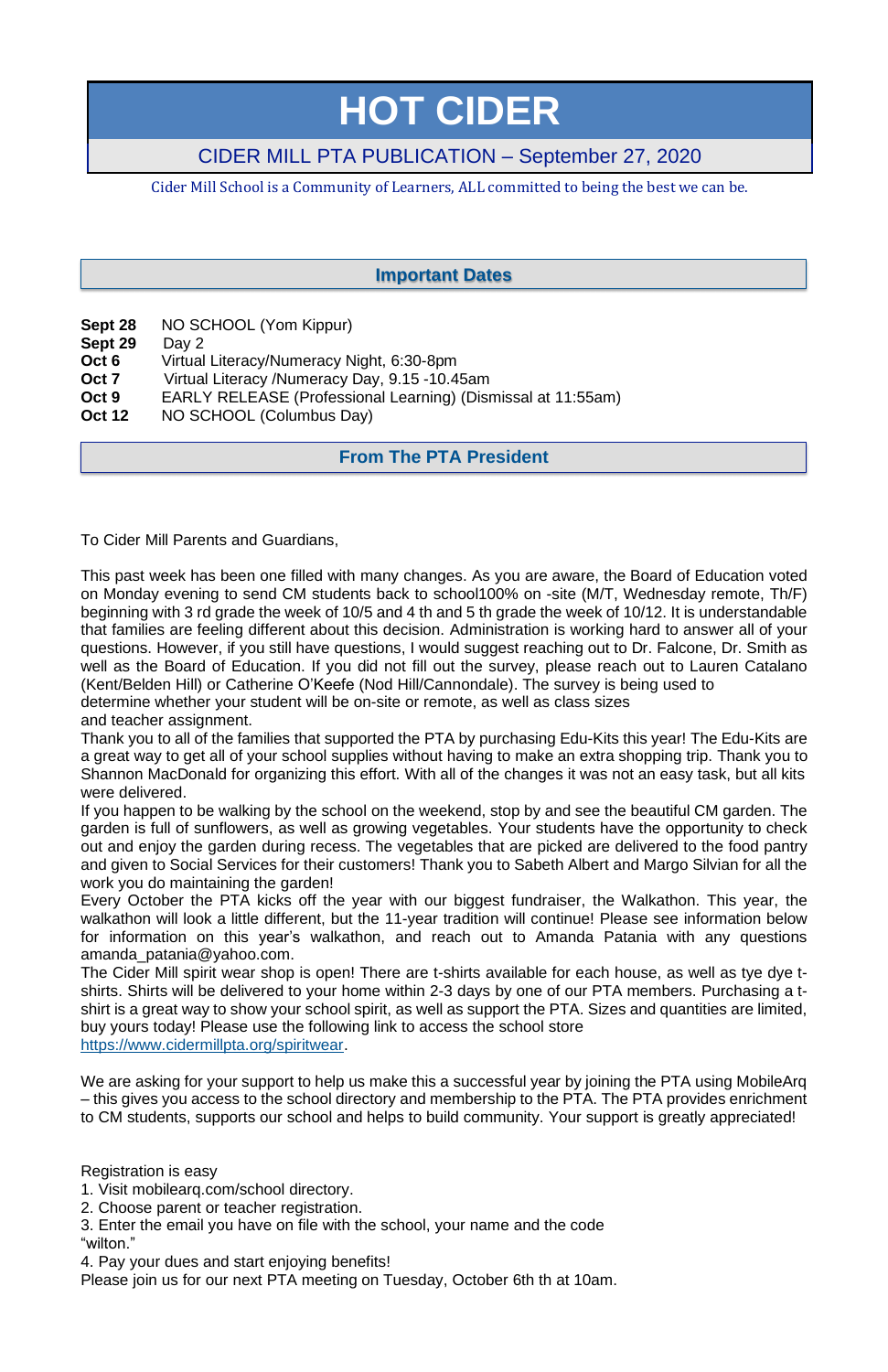Thank you for your support and please reach out if you have any questions or comments at [meghan.russo13@gmail.com.](mailto:meghan.russo13@gmail.com)

Meghan Russo CM PTA President

#### **VIRTUAL HELP DESK ~ Monday through Friday, 7:30am-5pm through end of September** Contact the [Virtual](http://track.spe.schoolmessenger.com/f/a/GPoMgiiIFJFOYqE6DFTQbg~~/AAAAAQA~/RgRhKsa_P0RRaHR0cHM6Ly9kb2NzLmdvb2dsZS5jb20vZm9ybXMvZC8xYlFwR1RoakZ3MVNnYS1tX2xGa3NKelQ1OXVqLWZ2SGJZUkJsV0d2UzRCYy9lZGl0VwdzY2hvb2xtQgoARj-TSV-lP9jOUhtDbGFyaXNzYWNhbm5hdmlub0B5YWhvby5jb21YBAAAAAE~) Help Desk

#### **CIDER MILL WALKATHON**

Coming soon, your chance to participate in this year's 11th Annual Cider Mill Walkathon - with a difference (because everything is different in 2020!). This year we are emphasizing the chance to be around family and friends and having a "virtual" Walkathon as we are unable to have a whole school event.

The PTA has a group on Facebook called Cider Mill Parent Community. It is a place where the PTA can communicate to parents, and also where parents can communicate with one another. Please check it out by clicking here: Cider Mill Parent [Community.](https://www.facebook.com/groups/1168962513117647/)

The Walkathon is the Cider Mill PTA's largest fundraiser of the year, this is how most of the money we use is raised. We use this money in a variety of ways including 5th Grade Yearbook, Staff Grants, Enrichment Programs, Teacher Classroom Grants. Most years we also use the money for Fun Nights, Visiting Author, and other fun activities for your children and Cider Mill Staff.

More details will be shared in the next couple of weeks, watch this space!

#### **PTA VOLUNTEER POSITIONS STILL AVAILABLE ~ WE NEED YOUR HELP**

Calling all volunteers. The positions listed below are the most urgent. Additional open positions can be found at the PTA website on the Volunteer tab, [www.cidermillpta.org.](http://www.cidermillpta.org/) If interested, contact Amanda Patania and Alex Frisbee at [CMnominating@gmail.com.](mailto:CMnominating@gmail.com)

- Co-President
- 5th Grade Yearbook Committee
- Boxtops

#### **FIND US ON FACEBOOK**

#### **STOP AND SHOP REWARDS PROGRAM**

CIDER MILL SCHOOL – (ID#: 40341) has the opportunity to participate and earn CASH from A+ School Rewards, a great fundraising program run through our local Stop & Shop!

**To participate:** Visit <http://www.stopandshop.com/aplus> and scroll down to the center of the page to select REGISTER YOUR CARD from the red box on the right marked FOR CUSTOMERS **To earn points:**

- Use your registered Stop & Shop Card each time you shop at Stop & Shop, and you will earn CASH for our school. You can track the number of points you are earning for our school by checking your grocery receipt.
- • At the end of each month, your points are calculated and converted to CASH rewards for our school. These CASH rewards are updated monthly on the Giant A+ website beginning in November.
- • After the last day of the 2019-2020 program, these same conversions are performed and the final school account total is posted. • Our school will receive one CASH awards check at the end of the program and can use this cash for any of our educational needs.

# **School News**

# **Ongoing School News**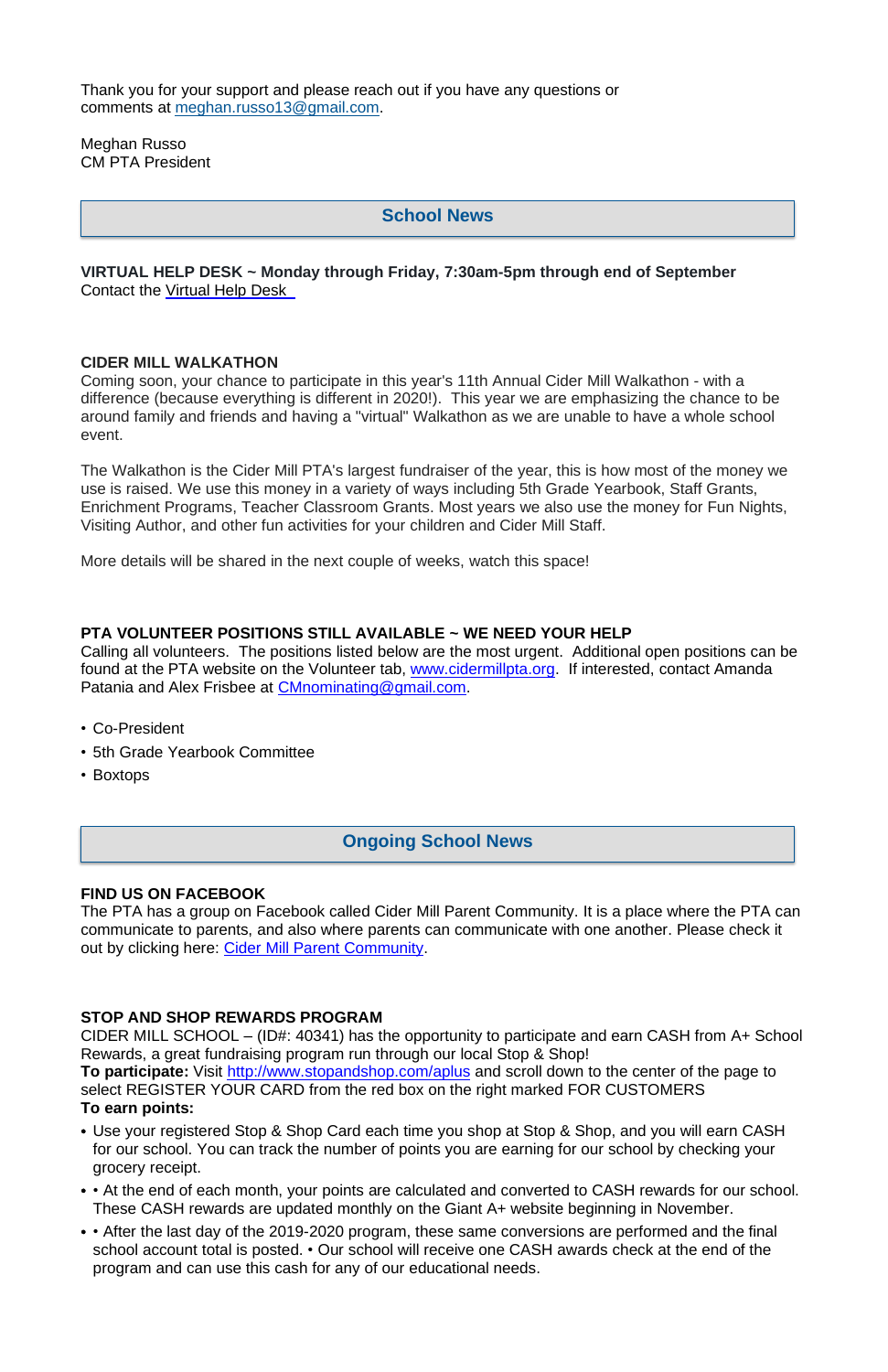### **BOX TOPS HAVE GONE DIGITAL!**

No more clipping Box Tops! Traditional Box Tops clips are being phased out of production. The NEW and improved Box Tops mobile app uses state-of-the-art technology to scan your store receipt, find participating products and instantly add Box Tops to our school's earnings online.

#### **3 easy steps...**

- 1. Download the "Box Top\$ for Education" app on your phone.
- 2. Sign up using your email or Google or Facebook account.
- 3. Simply snap a photo of your receipt within 14 days of purchase.

Have a question? Please reach out to Allison Norful via email: [anorful@gmail.com.](mailto:anorful@gmail.com)

With the start of school, we'd also like to send a Zero Waste quick refresher for all, it's YES to using reusable containers, bags, silverware, and ice packs; purchasing bulk snacks to sort into reusable containers, packing realistic portions and taking home uneaten food (or compost!) It's AVOID disposable paper or plastic bags; Individually-packaged snacks; non-reusable food wrap; disposable ice packs, utensils, or drink containers (juice boxes or pouches); and plastic straws.

#### **ZERO WASTE SCHOOLS**

#### WILTON SEPTA

Join us to learn about our current initiatives, gifts and grants program and more! If you haven't yet registered or renewed your membership to SEPTA, please click here and join us today: [https://www.wiltonsepta.org/projecto-5.](https://www.wiltonsepta.org/projecto-5)

#### **READING ROOM**

"Wilton High School volunteers will be reading approved chapter books to Fairfield County students in grades 2-5 over zoom on Wednesdays from 4-5 P.M"

Click here : [\(https://docs.google.com/forms/d/e/1FAIpQLSfTTXbJs6DalP4PEf1zyTWxCvfcQCYiJcvxveSYE-k-](https://docs.google.com/forms/d/e/1FAIpQLSfTTXbJs6DalP4PEf1zyTWxCvfcQCYiJcvxveSYE-k-HM5FCQ/viewform?usp=sf_link)[HM5FCQ/viewform?usp=sf\\_link\)](https://docs.google.com/forms/d/e/1FAIpQLSfTTXbJs6DalP4PEf1zyTWxCvfcQCYiJcvxveSYE-k-HM5FCQ/viewform?usp=sf_link) to sign up your child for the October session (Oct. 7th - Oct. 28th). Email Meghan Koziolkowsky [\(21koziolkowskym@wiltonps.org\)](mailto:21koziolkowskym@wiltonps.org) and/or Sarah Gassel [\(21gassels@wiltonps.org\)](mailto:21gassels@wiltonps.org) regarding any questions or information."

Contact names: Meghan Koziolkowsky and Sarah Gassel Email addresses: [21koziolkowskym@wiltonps.org](mailto:21koziolkowskym@wiltonps.org)

#### **GEORGE DIROCCO MEMORIAL SCHOLARSHIP**

The Wilton Warrior Gridiron Club, the booster organization that supports the Wilton High School Football program, has established this fund in memory of George. This scholarship will be awarded annually to the teammate who demonstrates selflessness both on and off the field and will be personally handed the award by the DiRocco family members at either the end-of-season football banquet or at the high school end-of-year awards ceremony. Donations towards this scholarship are held separately from other funds raised benefitting the football program. The DiRocco family has asked that gifts be made towards this fund and will receive a list of donors.

[https://www.wiltonwarriorgridironclub.com/teams/default.asp?u=WILTONWARRIORGRIDIRONCLUB&s](https://www.wiltonwarriorgridironclub.com/teams/default.asp?u=WILTONWARRIORGRIDIRONCLUB&s=football&p=fundraiser) [=football&p=fundraiser](https://www.wiltonwarriorgridironclub.com/teams/default.asp?u=WILTONWARRIORGRIDIRONCLUB&s=football&p=fundraiser)

## **WILTON YOUTH COUNCIL**

## **Community News**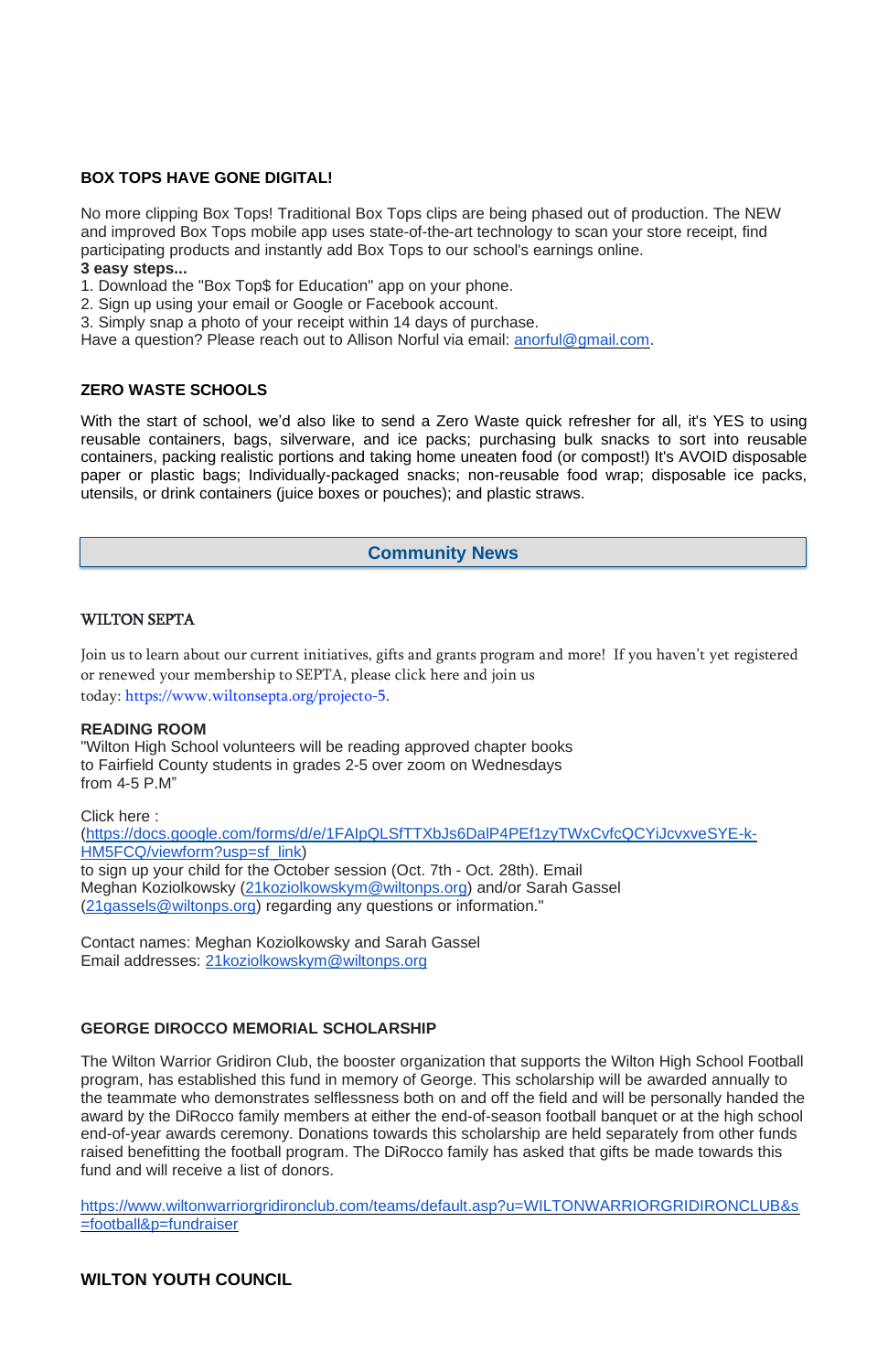Visit us at [WiltonYouth.org](http://wiltonyouth.org/) and on [Facebook.](https://www.facebook.com/WiltonYouthCouncil/)

This year the school day is very different for most of our children, and they will need lots of time for play. Wilton Youth Council's Free Play Matters Task Force invites you to follow us on Facebook at [www.facebook.com/WiltonFreePlay/](http://www.facebook.com/WiltonFreePlay/) for creative ideas about how you can inspire your child's play.

Genevieve Eason Executive Director Wilton Youth Council P.O. Box 172 Wilton, CT 06897 (203) 529-5203

#### **MS. PRESIDENT US PROGRAM**

Girls entering grades 4th to 8th are invited to enroll in the Ms President US program, which begins (via Zoom) October 2nd.

The mission of Ms [President](https://www.mspresidentus.org/) US is to motivate and prepare girls to aim for the highest civic leadership positions and to know that they can achieve them. By introducing the girls to students and women who are leaders in their community, state, and on a national level, participants learn about the political process. The girls then have a chance to interact with the leaders, and engage in activities that help them develop their own leadership skills. Each session is facilitated by high school girls who serve as mentors throughout the program.

- Civic Leadership / Public Service
- Meet & Greet Local, State, and Federal Leaders
- Women's History and Leadership
- Public Speaking & Debate
- Communications & Media
- **State Capitol Visit**

To [enroll](https://www.mspresidentus.org/enroll/girls/) or learn more, visit **[mspresidentus.org.](https://mspresidentus.org/)** Enrollment fee for the program is \$250 and scholarships are available. Space is limited. Enrolled Girl Scouts can earn several patches and badges for participation in the Ms. President US program.

Session topics include:

The program culminates in a campaign and election whereby participants have the opportunity to create their own campaign (or work on another participant's campaign) and run for "Ms President US" of their town. The sessions will be held via Zoom from 4:15pm-5:45pm on 8 Fridays between October through March. In addition, there is a field trip to the State Capitol, and an Election.

## **NAMI-CAN WILTON**

The COVID pandemic has caused unprecedented stress in our society and many children's behaviors have been triggered as a result. What was manageable pre-covid is now out of control. Find support for you, as you support your child who is struggling. The National Alliance on Mental Illness (NAMI) Child and Adolescent Network (CAN) is a Support Group for parents of children with behavioral, emotional and mental health issues. The meeting is free, confidential, safe and led by trained volunteer facilitators who themselves have had personal experiences raising children with these concerns. Our meetings are a place to speak freely and be understood without embarrassment or the fear of being judged or treated differently. Our meetings are held virtually over zoom and for security, you must contact Beth or Vanessa for the password. Next meeting is Monday, October 5th at 10-11:30am)

<https://us02web.zoom.us/j/596783943> (Meeting ID: 596 783 943) For more information and the password: Beth at [203-984-0123](tel:203-984-0123) or [beth44es@gmail.com](mailto:beth44es@gmail.com) OR Vanessa at [203-970-4130](tel:203-970-4130) or [eliasvanessa5@gmail.com](mailto:eliasvanessa5@gmail.com)

Clarissa Cannavino at [clarissacannavino@yahoo.com](mailto:clarissacannavino@yahoo.com)

Anu Suri at [anusuri2022@gmail.com](mailto:anusuri2022@gmail.com) 

Deadline for submission for the next issue of Hot Cider is October 7, 2020. The next issue of Hot Cider will be published on October 11, 2020.

Content may be edited at the discretion of editors. In an effort to keep Hot Cider timely and concise, your

# **Submit News to Hot Cider**